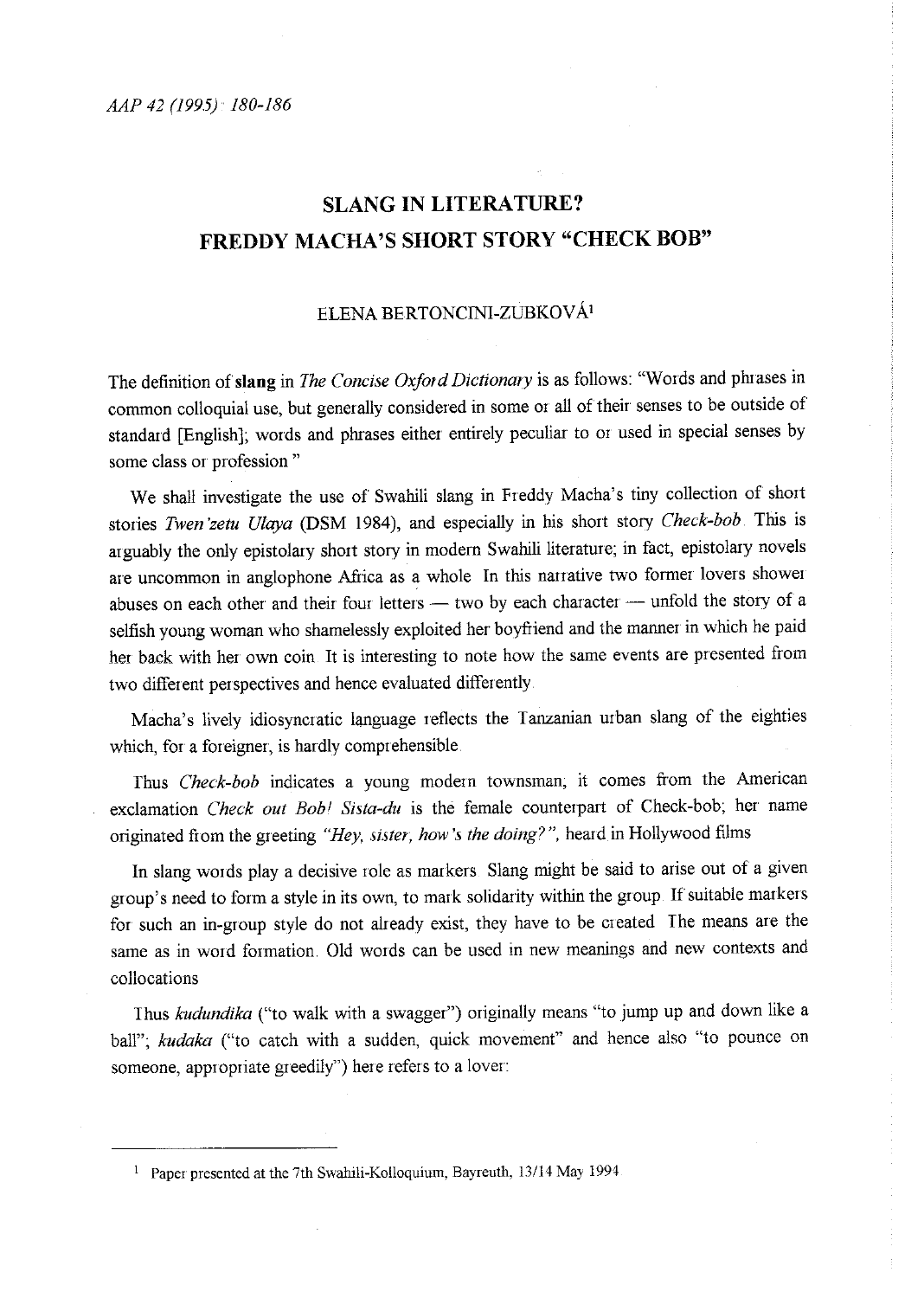[1] Nahusudika mtoto miye ( ) Mwembamba, maji ya kunde, natembea kwa kudundika na matao ya mtoto wa kileo anayejua kudaka na kurusha (p 1)

*Vidudu* are "nice modern clothes":

[2] Y ote n'liyokutendea kukutafutia kazi, kukutafutia nyumba, kukununulia vidudu chungu nzima bado unaniita lofa mtu n'liyekutendea yote hayo, mbwa wewe? (p 3)

*Kusota* ("to move along on the buttocks") has acquired the meaning "to bustle about without any result":

[3] Wanaume ni sisi bwana, tunaosota, na kupigania maisha bila msaada wa mtu  $(p_1, 3)$ 

Sote wawili tulikuwa tukisota hapa bongo-kantri-jua-kali tukiambiana lazima twende Ulaya siku moja (p 2)

*Bongo-kantri-jua-kali* stands for "Ianzania-country-njaa-kali" The nickname for Tanzania comes from *bongo* "brain" [Some other nicknames of countries are: *Kwa Mama* Great Britain, *Unyamwezini* USA (black Americans are tall and stout like the Wanyamwezi), *Buruda* Italy (from *buruda<sup>2</sup>* - friar, brother), *Ubatani* Turkey (*bata* - turkey), *Majuu* Europe ]

*Kumaliza* ("to finish off') here means "learn to know all things of this world, especially bad things":

[4] Lakini wewe mwenyewe Check-bob u'shamaliza Feza unayo (p 2)

*Kusimama dede* has acquired the meaning "to be dumbfounded" (lit "to stand uncertainly, as a child just beginning to walk"); *chuma* (lit "iron") indicates "girlfriend or other treasured 'property'":

[5] Miye n'nacho chuma changu, mtoto wa Kijapani, mwenyewe ukimwona utasimama dede.  $(p 4)$ 

*Kuopoa* (lit. "to take out, rescue") means "to steal", or "to get a lover easily"; *nepi* ("nappy" or "diaper") indicates a cheque, hence *nepiya kuopoa* is "a stolen cheque"

[6] Wee kaa na ulofa ("poverty, 'poor mouth"') wako tu, ukijilambalamba na vijisenti vyako vya kuuza sidiria, 'spotshuuz' za bandarini na nepi za kuopoa toka kwa watalii <sub>(</sub>

**New words arise through affixation, change of morphological category or from onomatopes:** *Ung'eng'e! King'eng'e* "English"

[7] *Ung'eng'e nabonga.* (p 4) "I do speak English."

*Kenge* is a large lizard, but *kukenga* signifies "to play tricks on someone", hence *kenge* here **means "a crook"** 

[8] Huna adabu kweli wewe ( ) Kenge wee (p 5)

<sup>2</sup> Bruder (in German)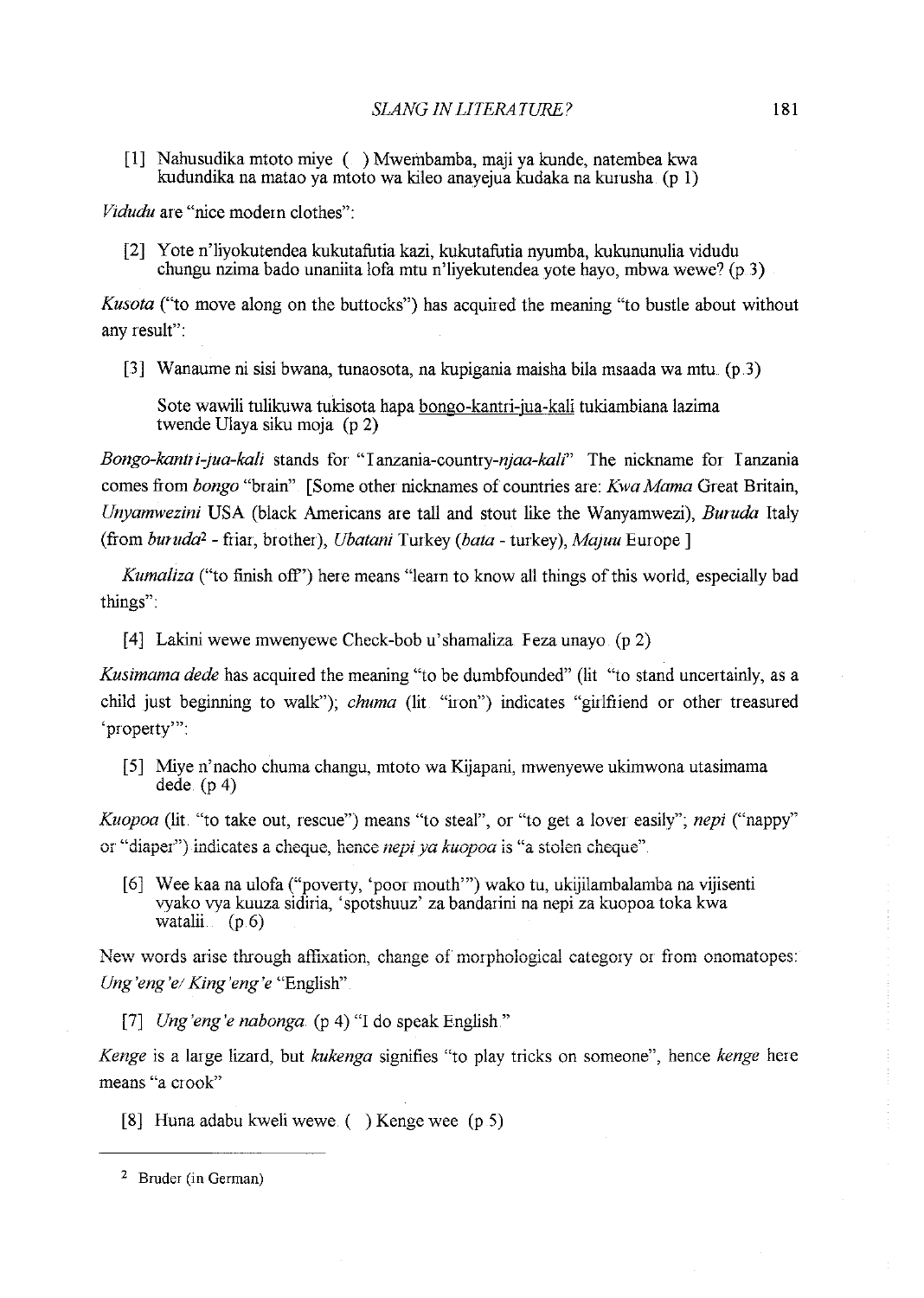Loans can be brought in from other regional or social dialects, from neighbouring languages, and from other languages familiar to the group. Thus *kubonga* "speak, blab" has the meaning "to speak" in some other Bantu languages (see *-ongea* in Kiswahili)

*Kugida* ("to drink") comes from Kaguru; *Tumgidie bwege* ("Let's milk a goose/a dumbhead") is the title of a booklet by John Rutayisingwa (1985)

Many Swahili slang words are borrowed from English See in this short story: *saizi* (size), *chizi*  (cheese: "mad, crook"), *disko, wikiendi, spotshuuz* (sport-shoes), *tukaspendi* (let's go to spend), *bloo* "to be astonished with wonder, admiration, etc."

[9] Miye na vidato vyangu vinne lakini watoto wa Chuo Kikuu wananibloo (p 4)

*Loja* (loafer) is a, derogatory term for an idler and hence a pauper (whereas *kabwela* also designates a poor man, but without scorn)

[10] Yote n'liyokutendea kukutafutia kazi, kukutafutia nyumba, kukununulia vidudu chungu nzima bado unaniita lofa mtu n'liyekutendea yote hayo, mbwa wewe? (p .3)

In favourable situations, where the in-group is large and has a strong need for demonstrations of solidarity, the slang may spread very rapidly For instance *bwege* "imbecile, simpleton" has become widespread in colloquial language

[ 11] W azee, wazazi, na watu wananiona bwege kujidai kuwa mtu kama wewe ni 'saizi' **yangu (p.2)** 

But if a style-marker of slang is so successful that it passes into the language of other groups, or into general use, it loses its original function. Its originators may therefore have to adopt new slang terms So there are new synonyms for "stupid", like *mbuzi wa maisha, mruka manyoka* etc <sup>I</sup>here are also more and more new terms, say, for "black market" instead of *ulanguzi* which is now a normal colloquial word

Virtually every slang expression is a metaphor Thus "a dangerous person" may be designated as *moto wa kuotea mbalz, ngoma nzito* or *maji mareju. Chai ya rangi* means "miserable, needy, broke":

[12] Unafikiri angekuwa mtu mwingine angepata kazi ya ubaharia? Watu wangapi  $\sqrt{p^2 + p^2}$  **wanakuwa mabaharia lakini mambo zao zinakuwa wasiwasi chai ya rangi? (p 4)** 

*Embe dodo* is a large kind of mango, but *dodo* (5/6) designates a young woman's firm breast, thus *Em be dodo* is an easily understandable nickname of a young woman

[13]Rafiki zangu Hawa Embe Dodo na John Check-bob walikuwa wakipendana sana  $(p.1)$ 

*Bahar ia (wa) nchi kavu* is someone who follows the sailors' life-style without being a sailor himself; that is, someone who puts on a high-and-mighty manner without reason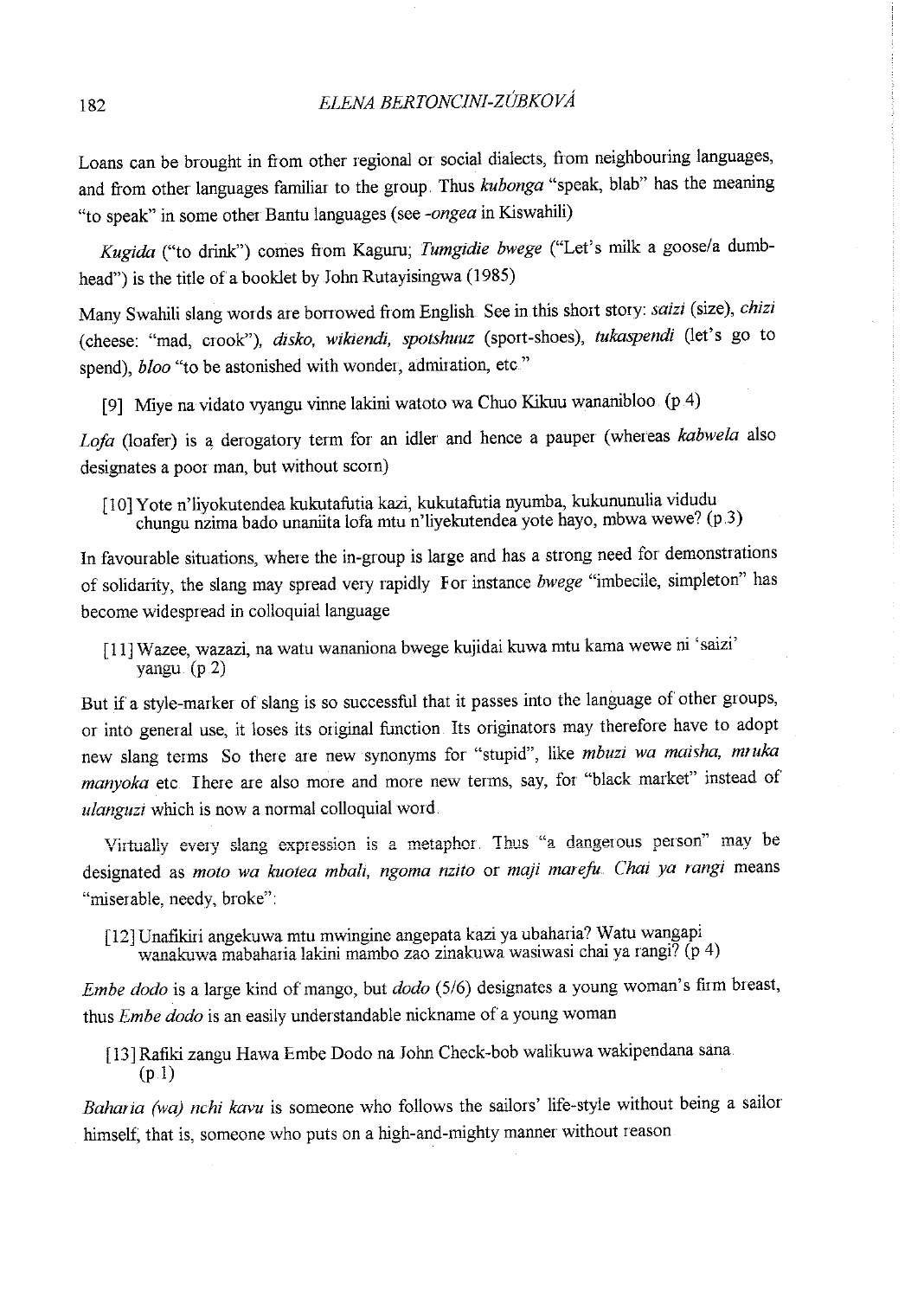*Golikipa* (goal-keeper) suggests a person who leaves important decisions to others; hence *mke golikipa* is a submissive wife who stays at home most of the time.

*[14]Au unataka niwe mke golikipa?* (p.S)

Amusing metaphors are linked with money: *soketi* "a hundred-shilling note" — it may give you light (or life) like a socket; *pajero* "500 shs" — unobtainable for a poor fellow like the Japanese car of that name

[ 15] Ali mradi kila wikiendi hukosi soketi zako kumi, kumi na tano na ukija na teksi nyumbani Magomeni Kondoa na kuniarnbia Sista du twen'zetu tukaspendi. (p.2)

In all forms of slang there are strong concentrations of synonyms around certain characteristic themes: theft, cheating, drunkenness and such like Ihus *propoza* (proposal), *misheni*  (mission), *ma(a)gamu, magendo* and *ulanguzi* mean "black market, illegal traffic or smuggling", and *kulangua* is "to sell on the black market"

[16] Ingawa mshahara wako mdogo lakini wewe mwenyewe kwa magendo na magamu! Ukipata propoza ya kuuza viatu vipya toka bandarini sawa. Ukipata misheni ya kuuza matairi ya magari ambayo ni haba, twende! (p 2)

Isingekuwa naogopa kufungwa kwa ulanguzi miye gari ningeshanunua zarnani (p.4)

Pesa yako ya kulangua mwenzio n'likuwa naichekea tu (p 6)

"Illegal" is indicated by *-a kuruka:* 

[ 17] Watapata wapi fedha ya "kuruka" kila siku ili wawalishe wake zao wanaolia lia ovyo.  $(p.5)$ 

"To cheat someone" is *kutia ndani* or *kufimga kamba* and "to cheat oneself' *kujipindua,*  whereas "a cheat, fraud" is *ndonga* or *kamba*. "To ruin someone" is *kupakaza*, "to ruin oneself' *ku;itomba* 

*[18]Aliyenipakazia a.fungwa miaka 30.* ("Motomoto" 16-31/12/1992, p 11)

There are several picturesque expressions linked with the police, escaping and such like. "Policeman" *mzee, mmwela, njagu,* "plain cloth policeman, askari kanzu" *mzee wa suti;* "to escape" *kuingia mitini,* "to escape from the police" *kulala mbele* "To enter a country without permission, illegally" is *kubinjua* and *mbinjuaji* is the person who introduces people illegally into the country. If the things come to a bad end, perhaps because of a traitor *(mnaa* or *kinaa)*, who has informed the police *(kuchoma, kutonya),* the poor African will be seized *(kung'ang'anid)* and *kupigwa bomba* "sent by the plane back from where he has come"

"A drug addict" is *kijugu* and "to use drugs" is *kunyonya nchi* For "drug" there are several words, like *bwimbwi, unga, mzigo.* Notice that *unga* in colloquial speech means "interests" or "job" and *kumwaga unga* is "to lose one's job" or "to make worse one's situation, to get oneself into a scrape":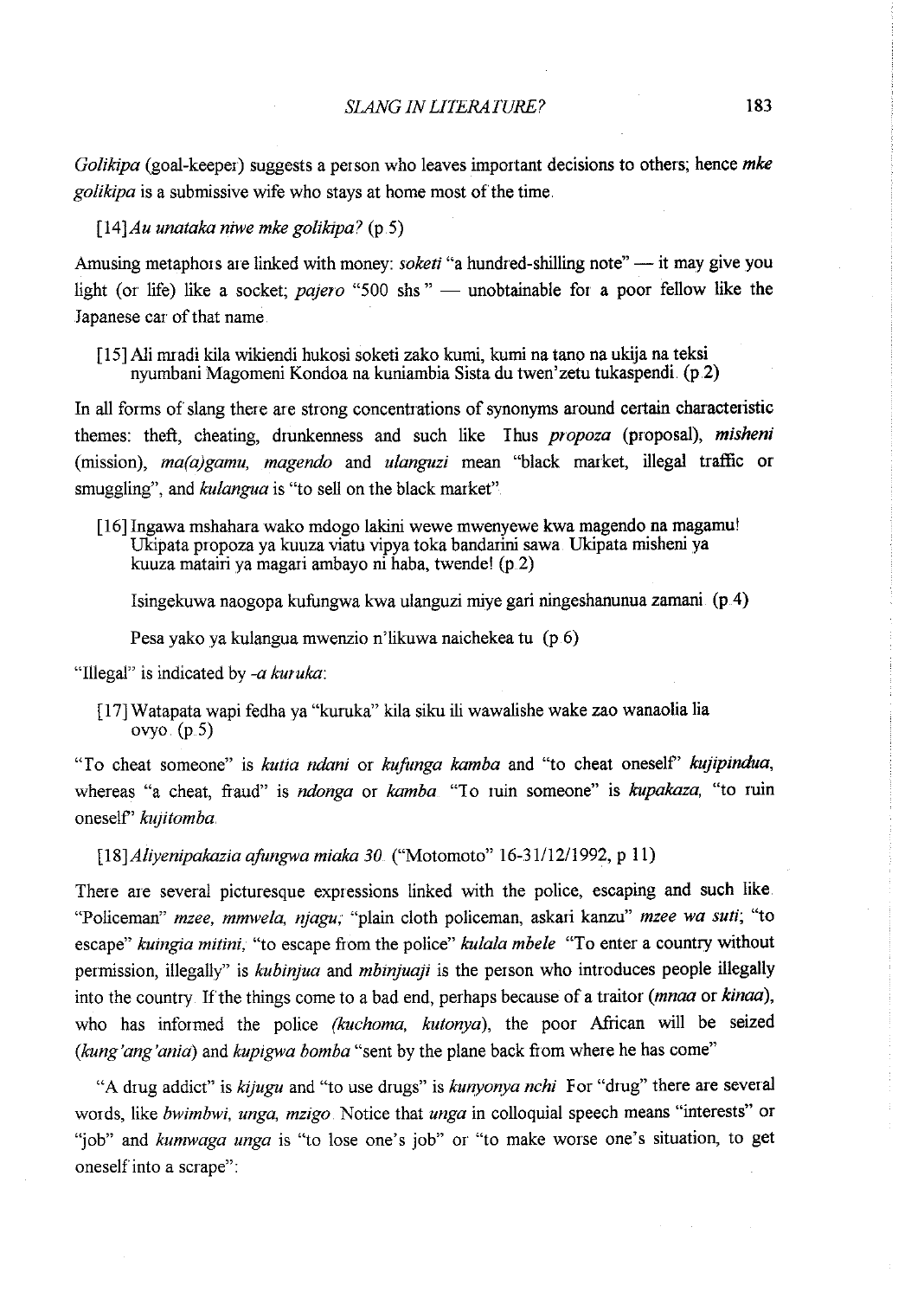[ 19] Hapana aliyekuwa radhi kumwaga unga wake kwa kuthubutu kutoa huduma yoyote - iwe kubwa au ndogo - kwa Lumbesi (Mapalala 1992:111)

Money, wealth and poverty are very important themes Thus *bao* indicates "value", *kupanchi*  "to be successful in one's life" and *kucharara* means "to run out of money, get ruined":

[20] Siku hizi umeanza kucharara Huna bao tena mtoto wa kiume (p 2)

Many words are affected by *delicacy taboo* It is a general human tendency to avoid direct references to unpleasant things Many euphemisms are conelated with illness and death Another group of words affected by this form of taboo are names of physical or mental deficiencies Yet another class of words that is often avoided because of delicacy, or ironic delicacy, is names of criminal actions such as cheating, theft or murder "Theft" has given rise to many euphemisms in different languages (cf Ullmann 1962:328-329) For instance *kuopoa*  "to steal" literally means "to take out, rescue"

Macha uses throughout his story **colloquial speech** characterized by interjections *(eh)*, questions and orders:

[21] *Ukome tena usin 'zoee* (p 5) "Stop being familiar with me."

*Wee ulie tu.* (p 2) "Give up all hope / Lie down and die "

exclamations:

[22] *Vijana wenzetu si wivu huol* (p 2) something like: "And other young people [our friends], how they envied us!

foregrounded word order:

[23] Vitabu vya kila aina nasoma Pombe za kila aina nakunywa (p 4)

and other devices of spoken language, like *sijui* in

[24] Unajidai sijui hutaki kuwa golikipa sijui nini (p 7)

where *sijui* signals Check-bob's ironical or scornful distancing from Sista-du's claim that she does not want to be a submissive wife

The ironic tone of the short story is heightened by hyperboles and abuses:

[25] Shetani kweli kakuzaa mwembamba kama uzi wa katani (p 4)

The new lover is put disparagingly in class 5:

[26] Leo unathubutu kuniambia eti umempata bwana mwenye gari Jitu lenyewe kwanza lile wala mapenzi halijui (p 2)

The letters are full of picturesque invective The first vituperations come from the young woman: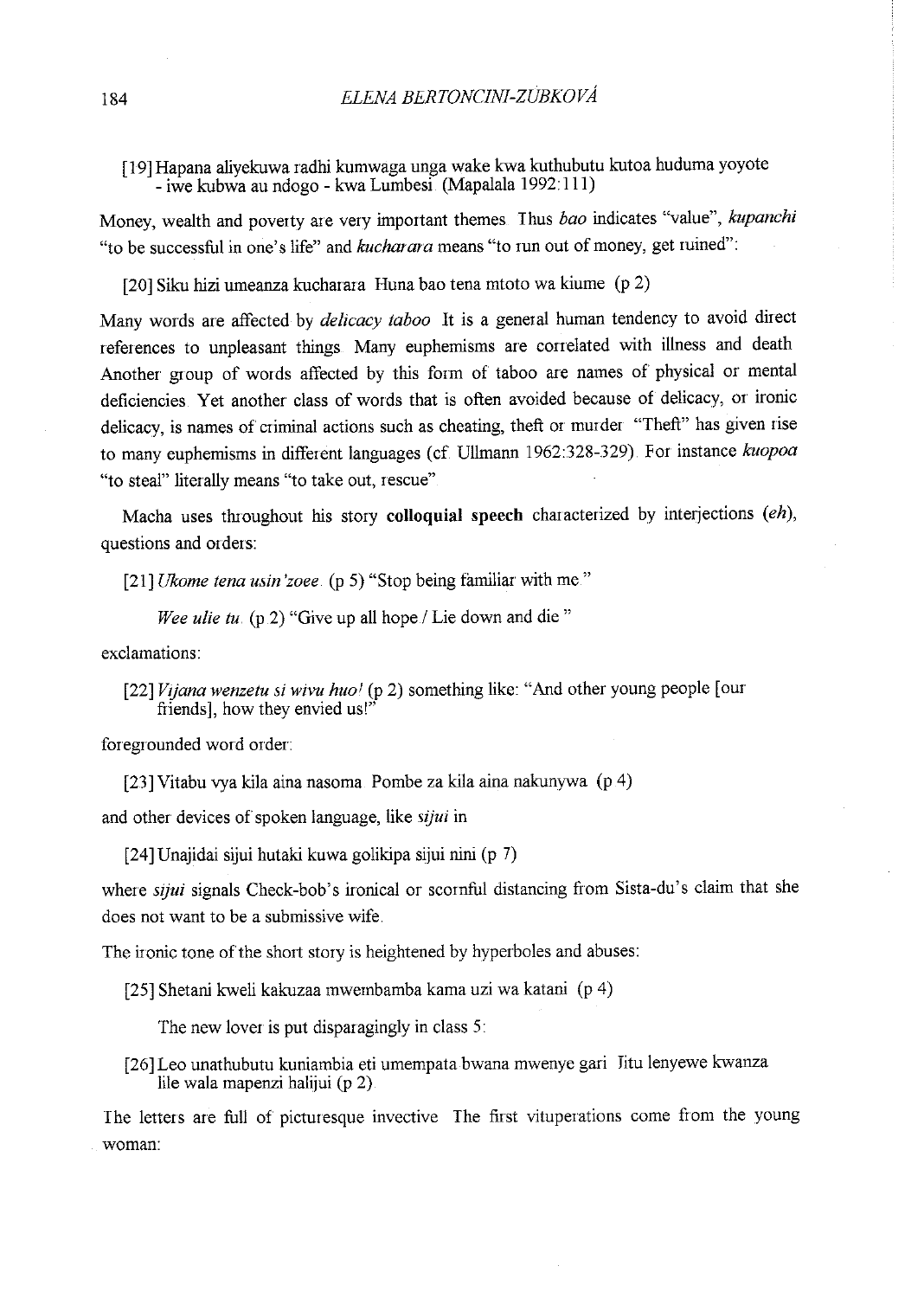[27] Ukweli najidanganya mwenyewe kuwa na 1ofa wewe, check-bob, mvuta bangi, baharia nchi kavu, usiejua ustaarabu wala kutumia Hela yako kwanza ya njaa! (p .2)

Her lover does not hesitate to shoot back:

[28] Siku zote n'takuita Sista-du chawa wee! ( . ) Y ote n'liyoku-tendea kukutafutia kazi, kukutafutia nyumba, kukununulia vidudu chungu nzima bado unaniita lofa mtu n'liyekutendea yote hayo, mbwa wewe? (. .) Ningekuacha na kijitumbo ndiyo ungeniheshimu, paka wee kasoro mkia.  $(p 3)$ 

Shenzi wewe, unanisemea mambo ya magari (p 4) Wee kafilie mbali, malaya tu, dogi mbwa koko aliyekosa mnofu wenye supu sasa anataka nyarna ya kukonda Ukinikosa miye utarnpata nani tena karna miye? Wee tarnaa ya kutakataka vitu itakuponza Kwaheri Na sina haja ya majibu. Kafilie mbali, nuksi tu (p 4)

Sista-du reinforces her arguments:

[29] Kenge wee. (...) Mwongo mkubwa wee! (p 5) Mjinga wewe. (...) Nyie wanaume mabwege sana ( ) Lofa wewe Una roho maskini wewe. ( ) Pumbavu wee. (p 5-6) Kwa heri kaka bwege, lofa. chizi ( .) Shenzi wee lofa kwisha kazi Mungu akulaani uwe chizi. Mvuta bangi wahed ...! (p.6)

And Check-Bob concludes:

[30] N' shakuaga mwanarnke kibiongo wee ( ) Miye chizi mvuta bangi, lakini sikufikii wee malaya mkubwa Wee kijana na miye kijana lakini utazeeka uniache hivi hivi, na utaniona hivi hivi, kima wee  $(\dots)$  Mwongo wee (7)

Notice how many animals are there in Check-bob's repertory of offences, whereas Sista-du's abuses are mostly variations on the theme of poverty and stupidity

In this short story there are also many sayings and proverbs

**Sayings:** *Unikome kama ulivyokoma titi la mama yako.* "Stop being with me like you stopped (suckling) your mother's breast" *Unajipalia makaa.* "You are getting yourself into troubles/ danger " (Lit "You are heaping live coals on yourself.")

[31] Barua zako nzuri maana unajipalia makaa mwenyewe (p 2)

*Huna bao tena.* "You are worth nothing anymore" *Zitakutokea puani* "You will spit it out!" ("You will repent " Lit "They will sort you through the nasal passages ")

**Proverbs:** *Debe tupu hupiga kelele* **"Empty vessels make more noise", a variation of the**  proverb *Debe tupu haliachi kuvuma* "An empty tin never fails to make noise" *Usitupe mbachao kwa msala upitao.* "Do not throw out your old mat for a [better] praying-mat which passes: Do not desert your old friend for a new one who may not be permanent" (Johnson 1939:265) *Mavi ya jana hayanuki* "Old droppings do not stink." — *Usitupe jongoo na mti*